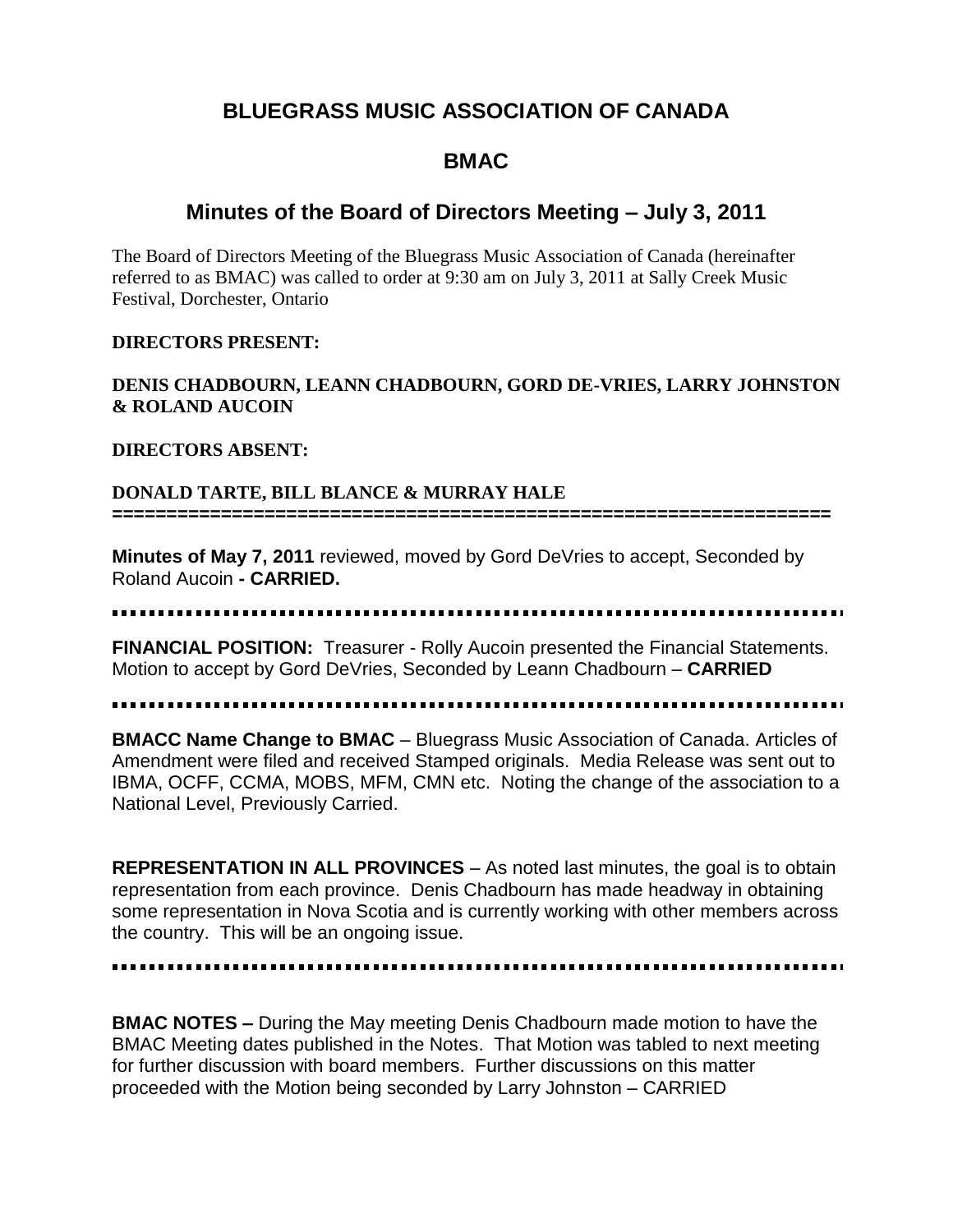**EVENT POSTING –** Motion by Gord DeVries with respect to Event Posting on BMAC Website must relate to Bluegrass/Old Tyme Music, Seconded by Roland Aucoin - CARRIED

Motion made by Gord DeVries to post the events for each province under the Provinces' flags, Seconded by Larry Johnston – CARRIED

**MEMBERSHIP BLITZ THROUGH CANADIAN COUNTRY MUSIC ASSOCIATION –** Motion made by Denis Chadbourn to provide 700 Publications of the BMAC Magazine to be inserted in CCMA Fan appreciation grab bags for Country Music Week, Seconded by Gord DeVries – CARRIED

**WEBSITE LINKS –** Motion made by Larry Johnston to set up website links with the Canadian Country Music Association (CCMA), Manitoba and Old Tyme Music Society (MOBS), Country Music News (CMN), and Ontario Council of Folk Festivals (OCFF) Seconded by Gord DeVries - CARRIED

**PAY PAL ACCOUNT SET UP –** Motion by Gord DeVries to setup up a Pay Pal Account with the cost set as \$35.00 per month, Seconded by Leann Chadbourn – CARRIED

**WEBSITE –** Motion made by Gord DeVries to change the website name to BluegrassCanada.com at a cost of \$15.00 per year, Seconded by Larry Johnston

**MEMBERSHIP TABLE & SUN PROTECTION –** Motion by Roland Aucoin for a lightweight table and Pop up Tent for filling out Membership Applications at the festivals, Seconded by Gord DeVries - CARRIED

**MAGAZINE NAME –** Brought forward from last meeting**,** Motion made by Gord DeVries to change name of BMAC Notes to Bluegrass Canada Magazine, Seconded by Roland Aucoin – CARRIED

### **FACEBOOK PAGE**

Discussion of facebook page brought forward from last meeting. Motion made by Leann Chadbourn to approve Tasha Hearts request to provide event information from the BMAC Website on her Bluegrass In Ontario Facebook page, provided that the information states courtesy of Bluegrass Music Association of Canada; Seconded by Roland Aucoin - CARRIED

### **MOTIONS TABLED FOR NEXT MEETING –**

**BAND SWAP** -

**GRANT PROGRAMS –** both items to be discussed with Directors in charge of these matters.